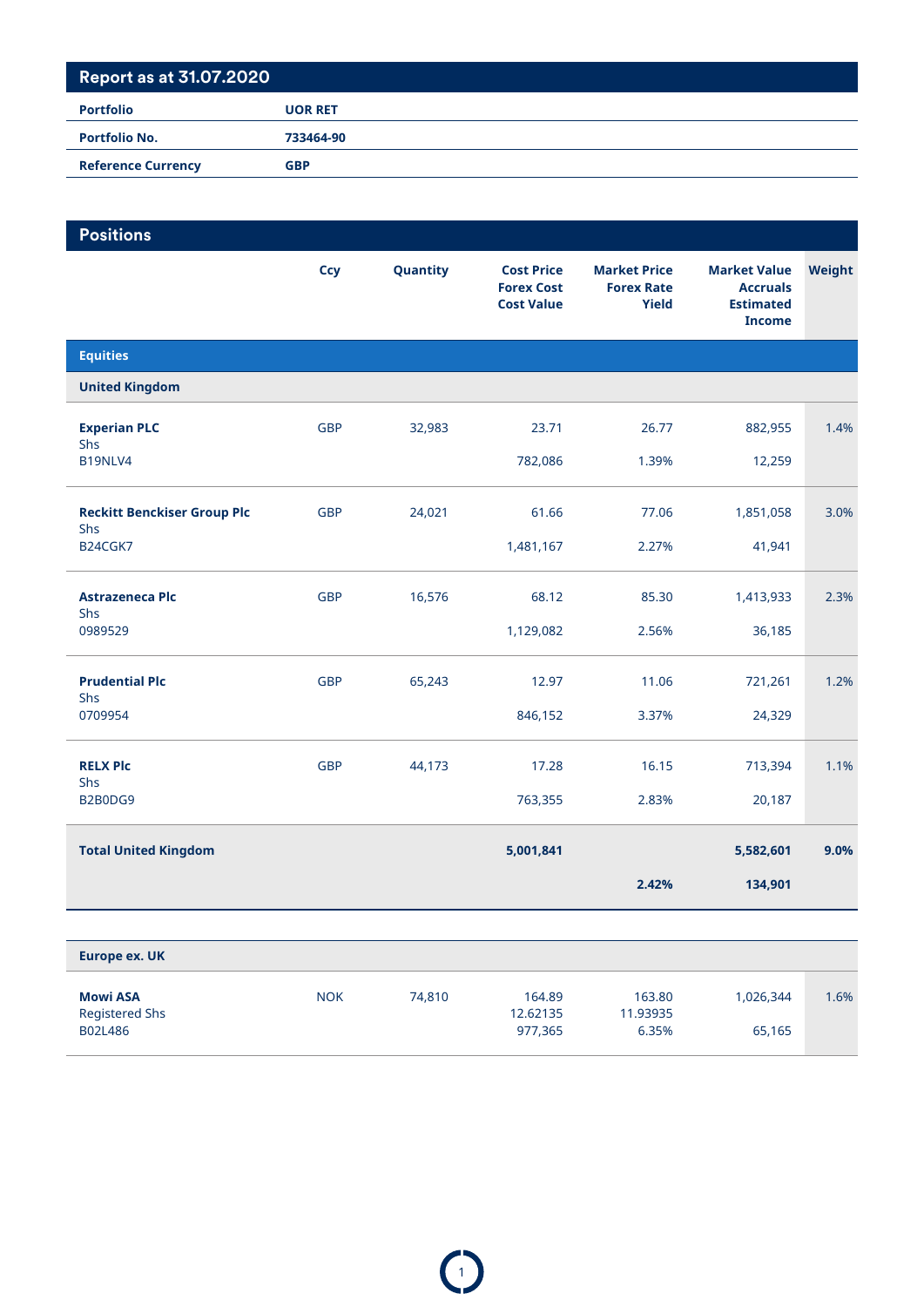| <b>Portfolio</b>          | <b>UOR RET</b> |
|---------------------------|----------------|
| <b>Portfolio No.</b>      | 733464-90      |
| <b>Reference Currency</b> | <b>GBP</b>     |

| <b>Positions</b>                                          |            |          |                                                             |                                                   |                                                                             |        |
|-----------------------------------------------------------|------------|----------|-------------------------------------------------------------|---------------------------------------------------|-----------------------------------------------------------------------------|--------|
|                                                           | <b>Ccy</b> | Quantity | <b>Cost Price</b><br><b>Forex Cost</b><br><b>Cost Value</b> | <b>Market Price</b><br><b>Forex Rate</b><br>Yield | <b>Market Value</b><br><b>Accruals</b><br><b>Estimated</b><br><b>Income</b> | Weight |
| <b>Equities</b>                                           |            |          |                                                             |                                                   |                                                                             |        |
| <b>Europe ex. UK</b>                                      |            |          |                                                             |                                                   |                                                                             |        |
| <b>Roche Holding AG, Basel</b><br>Genussschein<br>7110388 | <b>CHF</b> | 4,544    | 197.11<br>1.22641<br>730,302                                | 316.10<br>1.19674<br>2.85%                        | 1,200,231<br>34,173                                                         | 1.9%   |
| <b>Novo-Nordisk AS</b><br>$Shs - B -$<br>BHC8X90          | <b>DKK</b> | 33,540   | 380.49<br>8.17352<br>1,561,341                              | 416.90<br>8.27119<br>2.00%                        | 1,690,546<br>33,860                                                         | 2.7%   |
| <b>Telenor ASA</b><br>Shs<br>4732495                      | <b>NOK</b> | 77,613   | 147.35<br>12.64042<br>904,731                               | 140.85<br>11.93935<br>5.96%                       | 915,610<br>54,605                                                           | 1.5%   |
| <b>Total Europe ex. UK</b>                                |            |          | 4,173,739                                                   |                                                   | 4,832,730                                                                   | 7.8%   |
|                                                           |            |          |                                                             | 3.89%                                             | 187,802                                                                     |        |
|                                                           |            |          |                                                             |                                                   |                                                                             |        |

| <b>North America</b>                                                 |            |        |                               |                            |                     |      |
|----------------------------------------------------------------------|------------|--------|-------------------------------|----------------------------|---------------------|------|
| <b>Ball Corp</b><br><b>Shs</b><br>2073022                            | <b>USD</b> | 25,859 | 60.37<br>1.19738<br>1,303,683 | 73.63<br>1.31325<br>0.82%  | 1,449,837<br>11,815 | 2.3% |
| Sensata Technologies Holding Plc<br><b>Registered Shs</b><br>BFMBMT8 | <b>USD</b> | 20,744 | 31.33<br>1.20244<br>540,483   | 37.98<br>1.31325           | 599,929             | 1.0% |
| 3M Co<br><b>Shs</b><br>2595708                                       | <b>USD</b> | 6,337  | 132.67<br>1.19663<br>702,564  | 150.47<br>1.31325<br>3.87% | 726,083<br>28,084   | 1.2% |

 $\bigcirc$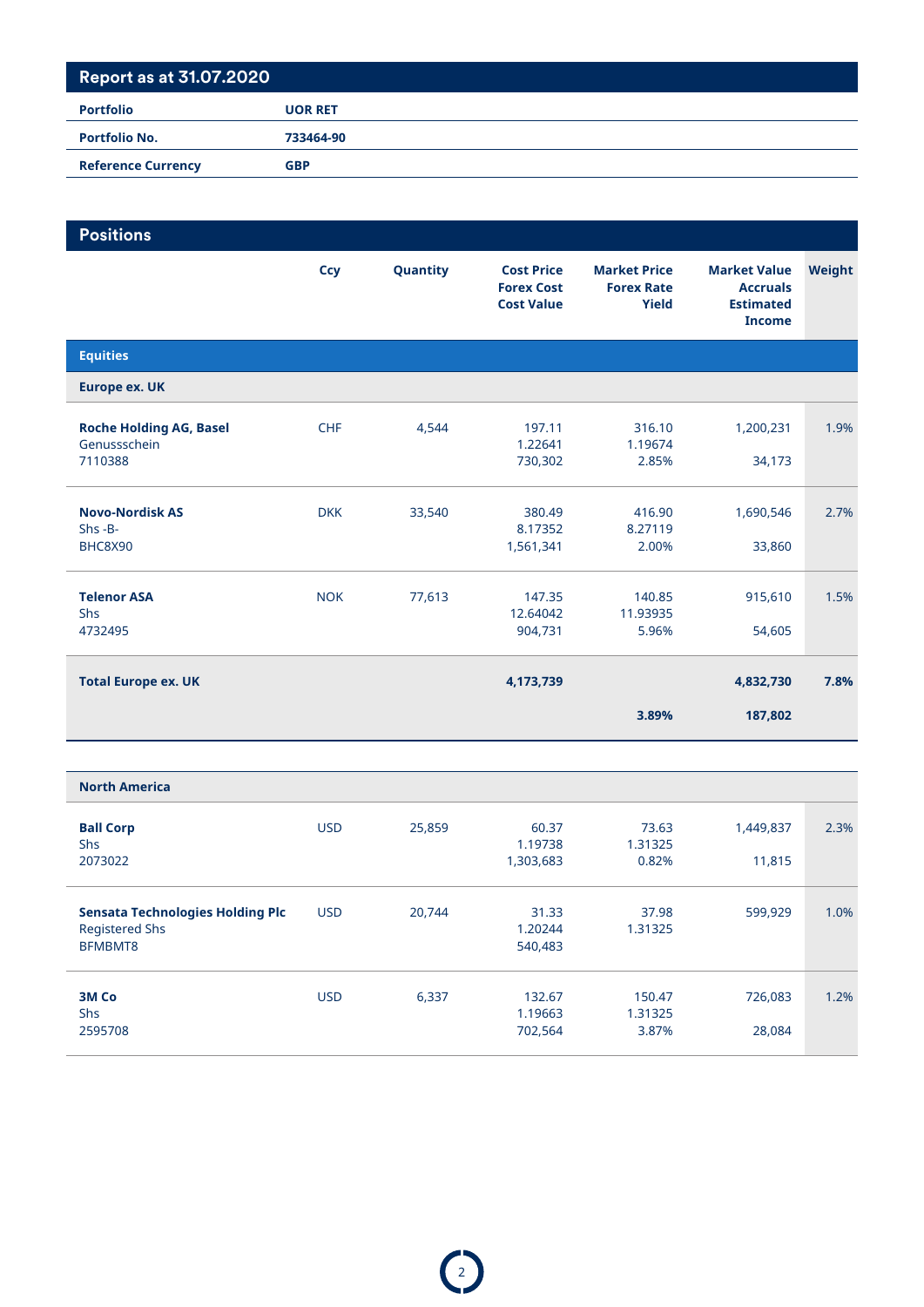| <b>Portfolio No.</b><br>733464-90       | <b>Portfolio</b> | <b>UOR RET</b> |
|-----------------------------------------|------------------|----------------|
|                                         |                  |                |
| <b>Reference Currency</b><br><b>GBP</b> |                  |                |

| <b>Positions</b>                                       |            |          |                                                             |                                                          |                                                                             |        |
|--------------------------------------------------------|------------|----------|-------------------------------------------------------------|----------------------------------------------------------|-----------------------------------------------------------------------------|--------|
|                                                        | <b>Ccy</b> | Quantity | <b>Cost Price</b><br><b>Forex Cost</b><br><b>Cost Value</b> | <b>Market Price</b><br><b>Forex Rate</b><br><b>Yield</b> | <b>Market Value</b><br><b>Accruals</b><br><b>Estimated</b><br><b>Income</b> | Weight |
| <b>Equities</b>                                        |            |          |                                                             |                                                          |                                                                             |        |
| <b>North America</b>                                   |            |          |                                                             |                                                          |                                                                             |        |
| <b>Illinois Tool Works Inc.</b><br>Shs<br>2457552      | <b>USD</b> | 6,220    | 145.85<br>1.19918<br>756,527                                | 184.99<br>1.31325<br>2.31%                               | 876,176<br>20,272                                                           | 1.4%   |
| <b>Amazon.Com Inc</b><br>Shs<br>2000019                | <b>USD</b> | 710      | 2,396.94<br>1.25674<br>1,354,155                            | 3,164.68<br>1.31325                                      | 1,710,963                                                                   | 2.7%   |
| <b>Home Depot</b><br><b>Shs</b><br>2434209             | <b>USD</b> | 7,363    | 157.74<br>1.28352<br>904,871                                | 265.49<br>1.31325<br>2.16%                               | 1,488,523<br>32,070                                                         | 2.4%   |
| <b>Estee Lauder Companies Inc</b><br>Shs-A-<br>2320524 | <b>USD</b> | 9,472    | 173.41<br>1.19857<br>1,370,387                              | 197.54<br>1.31325<br>0.70%                               | 1,424,785<br>10,026                                                         | 2.3%   |
| <b>Unitedhealth Group Inc</b><br>Shs<br>2917766        | <b>USD</b> | 5,711    | 241.44<br>1.20052<br>1,148,572                              | 302.78<br>1.31325<br>1.48%                               | 1,316,715<br>19,526                                                         | 2.1%   |
| <b>Eli Lilly Co</b><br>Shs<br>2516152                  | <b>USD</b> | 12,763   | 126.32<br>1.19731<br>1,346,582                              | 150.29<br>1.31325<br>1.84%                               | 1,460,614<br>26,921                                                         | 2.3%   |
| <b>Thermo Fisher Scientific Inc</b><br>Shs<br>2886907  | <b>USD</b> | 4,613    | 279.19<br>1.20043<br>1,072,865                              | 413.95<br>1.31325<br>0.20%                               | 1,454,065<br>2,880                                                          | 2.3%   |
| <b>Visa Inc</b><br>Registered Shs -A-<br>B2PZN04       | <b>USD</b> | 8,889    | 166.79<br>1.19798<br>1,237,550                              | 190.40<br>1.31325<br>0.60%                               | 1,288,761<br>7,784                                                          | 2.1%   |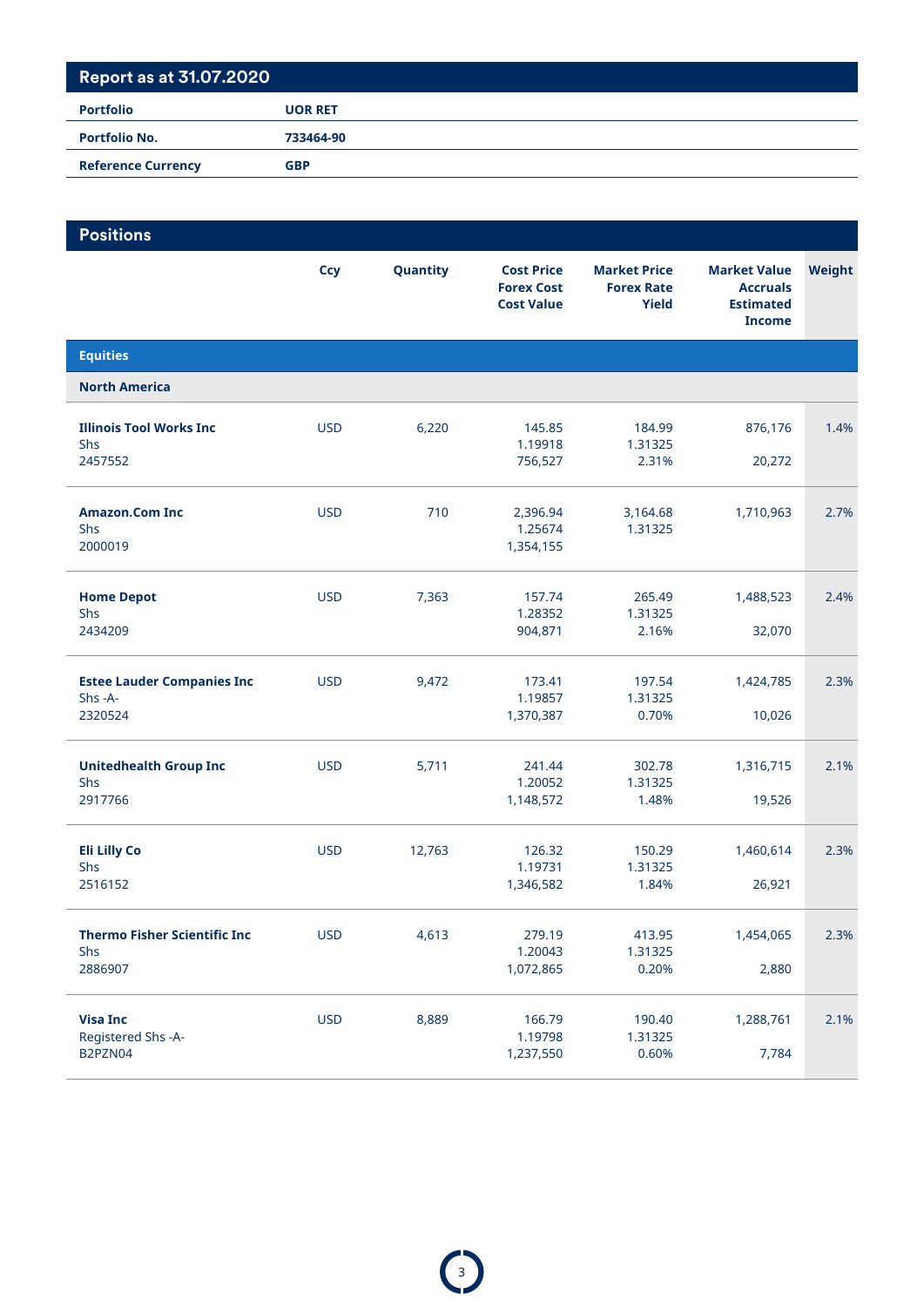| <b>Portfolio No.</b><br>733464-90       | <b>Portfolio</b> | <b>UOR RET</b> |
|-----------------------------------------|------------------|----------------|
|                                         |                  |                |
| <b>Reference Currency</b><br><b>GBP</b> |                  |                |

| <b>Positions</b>                                           |            |          |                                                             |                                                          |                                                                             |        |
|------------------------------------------------------------|------------|----------|-------------------------------------------------------------|----------------------------------------------------------|-----------------------------------------------------------------------------|--------|
|                                                            | <b>Ccy</b> | Quantity | <b>Cost Price</b><br><b>Forex Cost</b><br><b>Cost Value</b> | <b>Market Price</b><br><b>Forex Rate</b><br><b>Yield</b> | <b>Market Value</b><br><b>Accruals</b><br><b>Estimated</b><br><b>Income</b> | Weight |
| <b>Equities</b>                                            |            |          |                                                             |                                                          |                                                                             |        |
| <b>North America</b>                                       |            |          |                                                             |                                                          |                                                                             |        |
| <b>Alphabet Inc</b><br>Shs-C-<br><b>BYY88Y7</b>            | <b>USD</b> | 1,249    | 1,117.55<br>1.19738<br>1,165,723                            | 1,482.96<br>1.31325                                      | 1,410,407                                                                   | 2.3%   |
| <b>Microsoft Corp</b><br>Shs<br>2588173                    | <b>USD</b> | 10,662   | 112.83<br>1.26631<br>949,999                                | 205.01<br>1.31325<br>0.97%                               | 1,664,433<br>16,156                                                         | 2.7%   |
| <b>Oracle Corp</b><br><b>Shs</b><br>2661568                | <b>USD</b> | 26,376   | 48.64<br>1.19756<br>1,071,174                               | 55.45<br>1.31325<br>1.73%                                | 1,113,687<br>19,281                                                         | 1.8%   |
| <b>Cisco Systems Inc</b><br>Shs<br>2198163                 | <b>USD</b> | 29,131   | 38.33<br>1.19697<br>932,828                                 | 47.10<br>1.31325<br>3.02%                                | 1,044,790<br>31,499                                                         | 1.7%   |
| <b>Intel Corp</b><br>Shs<br>2463247                        | <b>USD</b> | 23,347   | 54.04<br>1.2013<br>1,050,232                                | 47.73<br>1.31325<br>2.70%                                | 848,545<br>22,934                                                           | 1.4%   |
| <b>Walt Disney Company</b><br><b>Shs Disney</b><br>2270726 | <b>USD</b> | 9,648    | 102.55<br>1.19957<br>824,780                                | 116.94<br>1.31325<br>0.75%                               | 859,118<br>6,465                                                            | 1.4%   |
| <b>Facebook Inc</b><br>Shs-A-<br><b>B7TL820</b>            | <b>USD</b> | 5,453    | 160.49<br>1.2007<br>728,889                                 | 253.67<br>1.31325                                        | 1,053,312                                                                   | 1.7%   |
| <b>Total North America</b>                                 |            |          | 18,461,865                                                  |                                                          | 21,790,745                                                                  | 35.0%  |
|                                                            |            |          |                                                             | 1.17%                                                    | 255,712                                                                     |        |

 $\bigodot$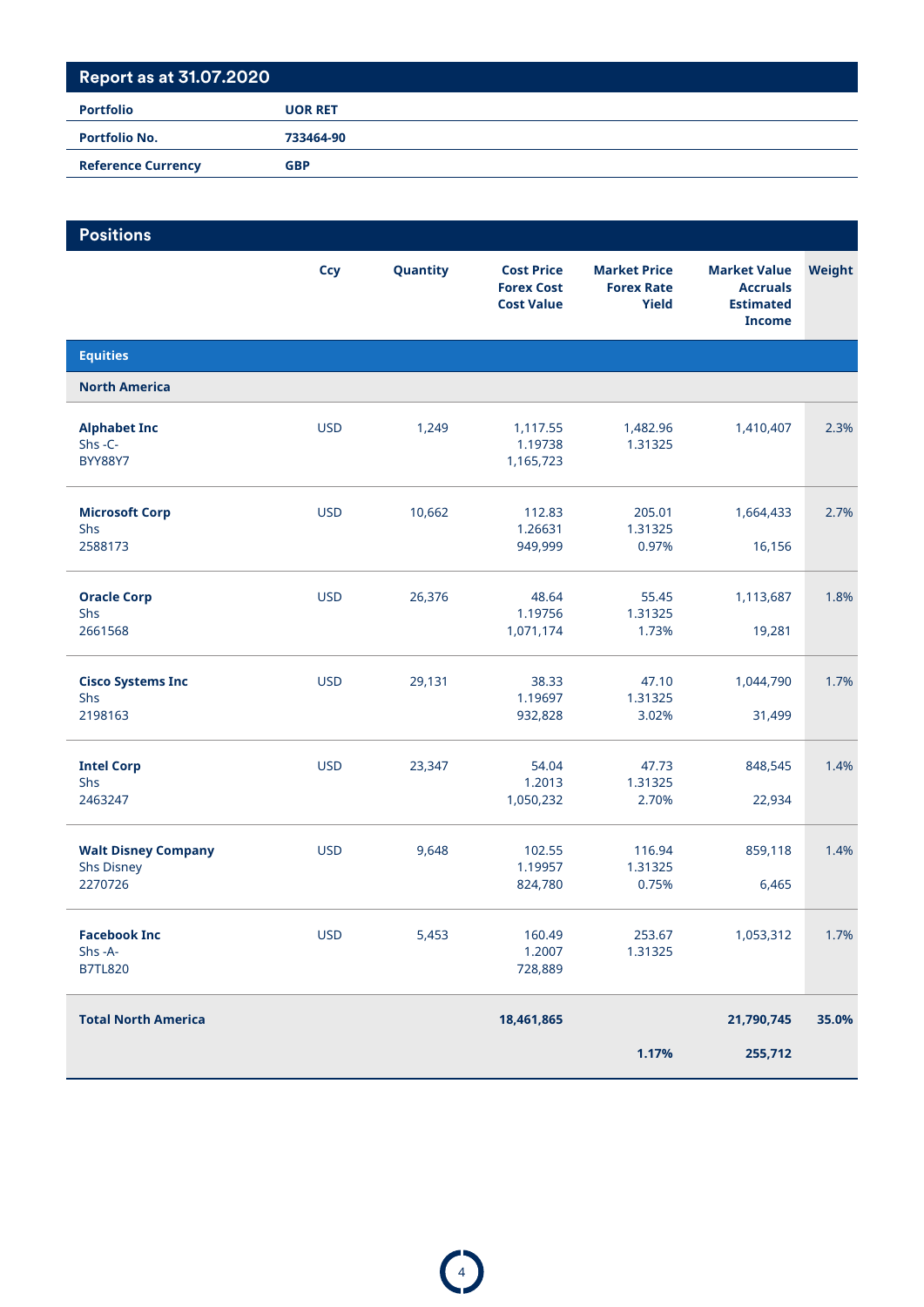# **Report as at 31.07.2020 Portfolio UOR RET Portfolio No. 733464-90 Reference Currency GBP**

| <b>Positions</b>                                                                                             |            |          |                                                             |                                                          |                                                                             |        |
|--------------------------------------------------------------------------------------------------------------|------------|----------|-------------------------------------------------------------|----------------------------------------------------------|-----------------------------------------------------------------------------|--------|
|                                                                                                              | <b>Ccy</b> | Quantity | <b>Cost Price</b><br><b>Forex Cost</b><br><b>Cost Value</b> | <b>Market Price</b><br><b>Forex Rate</b><br><b>Yield</b> | <b>Market Value</b><br><b>Accruals</b><br><b>Estimated</b><br><b>Income</b> | Weight |
| <b>Equities</b>                                                                                              |            |          |                                                             |                                                          |                                                                             |        |
| Japan                                                                                                        |            |          |                                                             |                                                          |                                                                             |        |
| <b>Unicharm Corporation</b><br>Shs<br>6911485                                                                | JPY        | 48,700   | 3,932.63<br>132.53819<br>1,445,009                          | 4,758.00<br>138.89454<br>0.59%                           | 1,668,277<br>9,818                                                          | 2.7%   |
|                                                                                                              |            |          |                                                             |                                                          |                                                                             |        |
| Asia ex. Japan                                                                                               |            |          |                                                             |                                                          |                                                                             |        |
| <b>DBS Group Holdings Ltd</b><br><b>Shs</b><br>6175203                                                       | SGD        | 72,300   | 19.43<br>1.74327<br>805,877                                 | 19.77<br>1.80329<br>4.70%                                | 792,648<br>37,287                                                           | 1.3%   |
| <b>AIA Group Ltd</b><br>Shs<br><b>B4TX8S1</b>                                                                | <b>HKD</b> | 133,200  | 69.16<br>9.4414<br>975,674                                  | 70.05<br>10.17763<br>1.81%                               | 916,781<br>16,569                                                           | 1.5%   |
| <b>Total Asia ex. Japan</b>                                                                                  |            |          | 1,781,551                                                   |                                                          | 1,709,429                                                                   | 2.7%   |
|                                                                                                              |            |          |                                                             | 3.15%                                                    | 53,856                                                                      |        |
|                                                                                                              |            |          |                                                             |                                                          |                                                                             |        |
| <b>Emerging Markets</b>                                                                                      |            |          |                                                             |                                                          |                                                                             |        |
| <b>New Oriental Education &amp;</b><br><b>Technology</b>                                                     | <b>USD</b> | 11,539   | 125.58                                                      | 140.20                                                   | 1,231,881                                                                   | 2.0%   |
| Group Inc.<br><b>Shs American Depository Receipts</b><br>Repr 1 Sh<br>B1CN1G6                                |            |          | 1.20298<br>1,204,617                                        | 1.31325                                                  |                                                                             |        |
| <b>Trip Com Group Ltd</b><br><b>Shs Sponsored American Depository</b><br>Shares Repr. 1 8th Share<br>BK1K3N2 | <b>USD</b> | 33,296   | 24.96<br>1.19912<br>693,158                                 | 27.20<br>1.31325                                         | 689,626                                                                     | 1.1%   |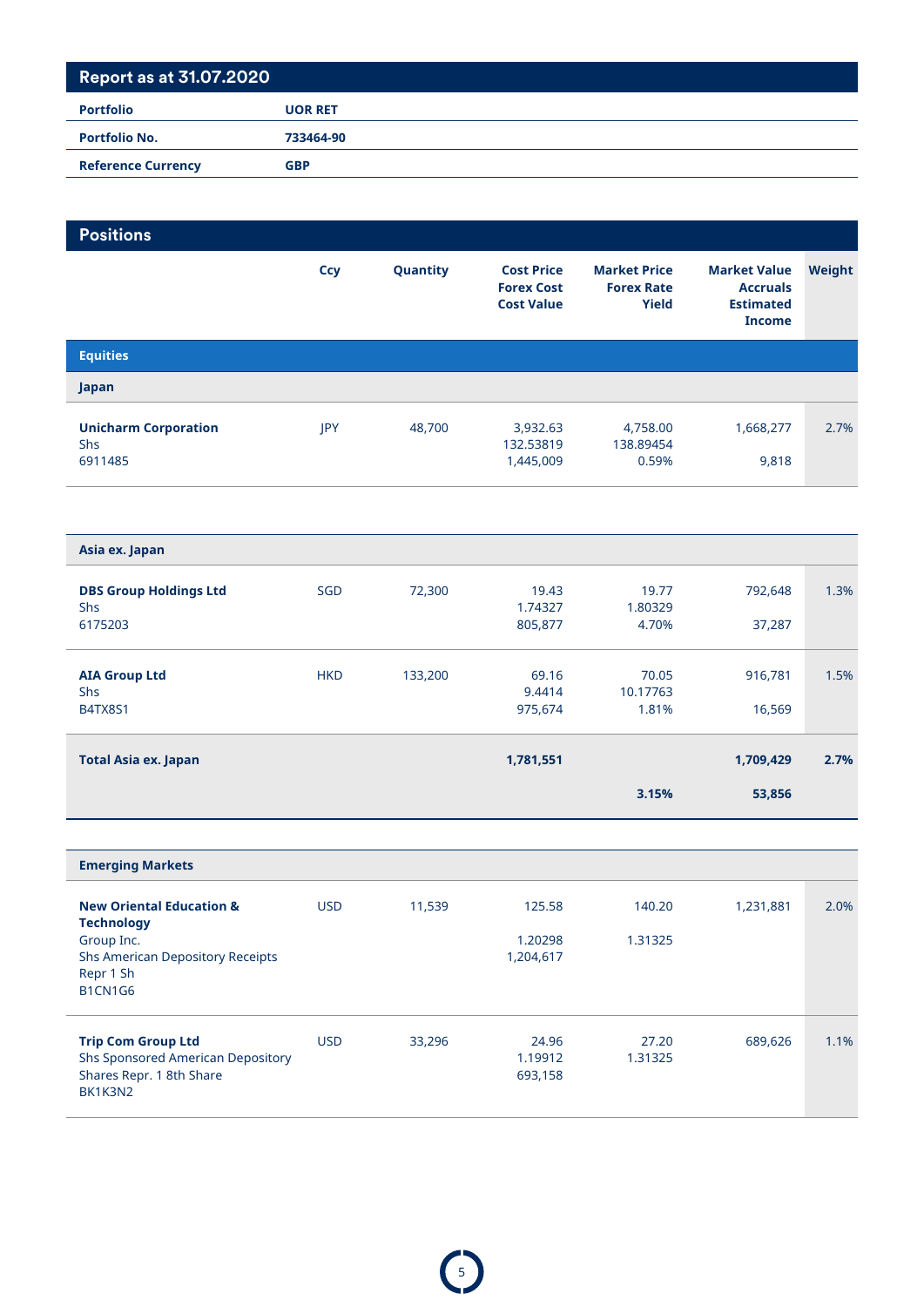| <b>Portfolio No.</b><br>733464-90       |  |
|-----------------------------------------|--|
|                                         |  |
| <b>Reference Currency</b><br><b>GBP</b> |  |

| <b>Positions</b>                                                                                                                             |            |          |                                                             |                                                   |                                                                             |        |
|----------------------------------------------------------------------------------------------------------------------------------------------|------------|----------|-------------------------------------------------------------|---------------------------------------------------|-----------------------------------------------------------------------------|--------|
|                                                                                                                                              | Ccy        | Quantity | <b>Cost Price</b><br><b>Forex Cost</b><br><b>Cost Value</b> | <b>Market Price</b><br><b>Forex Rate</b><br>Yield | <b>Market Value</b><br><b>Accruals</b><br><b>Estimated</b><br><b>Income</b> | Weight |
| <b>Equities</b>                                                                                                                              |            |          |                                                             |                                                   |                                                                             |        |
| <b>Emerging Markets</b>                                                                                                                      |            |          |                                                             |                                                   |                                                                             |        |
| <b>Alibaba Group Holding Ltd</b><br><b>Shs Sponsored American Depository</b><br>Share Repr. 8 Shares<br><b>BP41ZD1</b>                       | <b>USD</b> | 7,905    | 193.59<br>1.19722<br>1,278,227                              | 251.02<br>1.31325                                 | 1,510,994                                                                   | 2.4%   |
| <b>HDFC Bank Ltd</b><br><b>Shs Sponsored American Depository</b><br>Receipts Repr. 3 Shs<br>2781648                                          | <b>USD</b> | 17,629   | 40.34<br>1.19788<br>593,730                                 | 46.75<br>1.31325                                  | 627,570                                                                     | 1.0%   |
| <b>Banco Bradesco SA BRAD</b><br><b>Shs Sponsored American Depository</b><br>Receipt Repr 1 Pfd Share<br>B00FSK0                             | <b>USD</b> | 137,340  | 4.17<br>1.20184<br>476,206                                  | 4.22<br>1.31325<br>0.36%                          | 441,329<br>339<br>1,574                                                     | 0.7%   |
| <b>Taiwan Semiconductor</b><br><b>Manufacturing</b><br>Co Ltd<br><b>Shs Sponsored American Depository</b><br>Receipts Repr. 5 Shs<br>2113382 | <b>USD</b> | 22,453   | 22.11<br>1.28352<br>386,841                                 | 78.89<br>1.31325<br>2.00%                         | 1,348,804<br>26,910                                                         | 2.2%   |
| <b>Samsung Electronics Co Ltd</b><br>Shs Sponsored Global Depository<br>Receipt Repr 25 Shs<br>4942818                                       | <b>USD</b> | 1,185    | 1,011.70<br>1.21788<br>984,386                              | 1,206.00<br>1.31325<br>2.45%                      | 1,088,224<br>26,615                                                         | 1.7%   |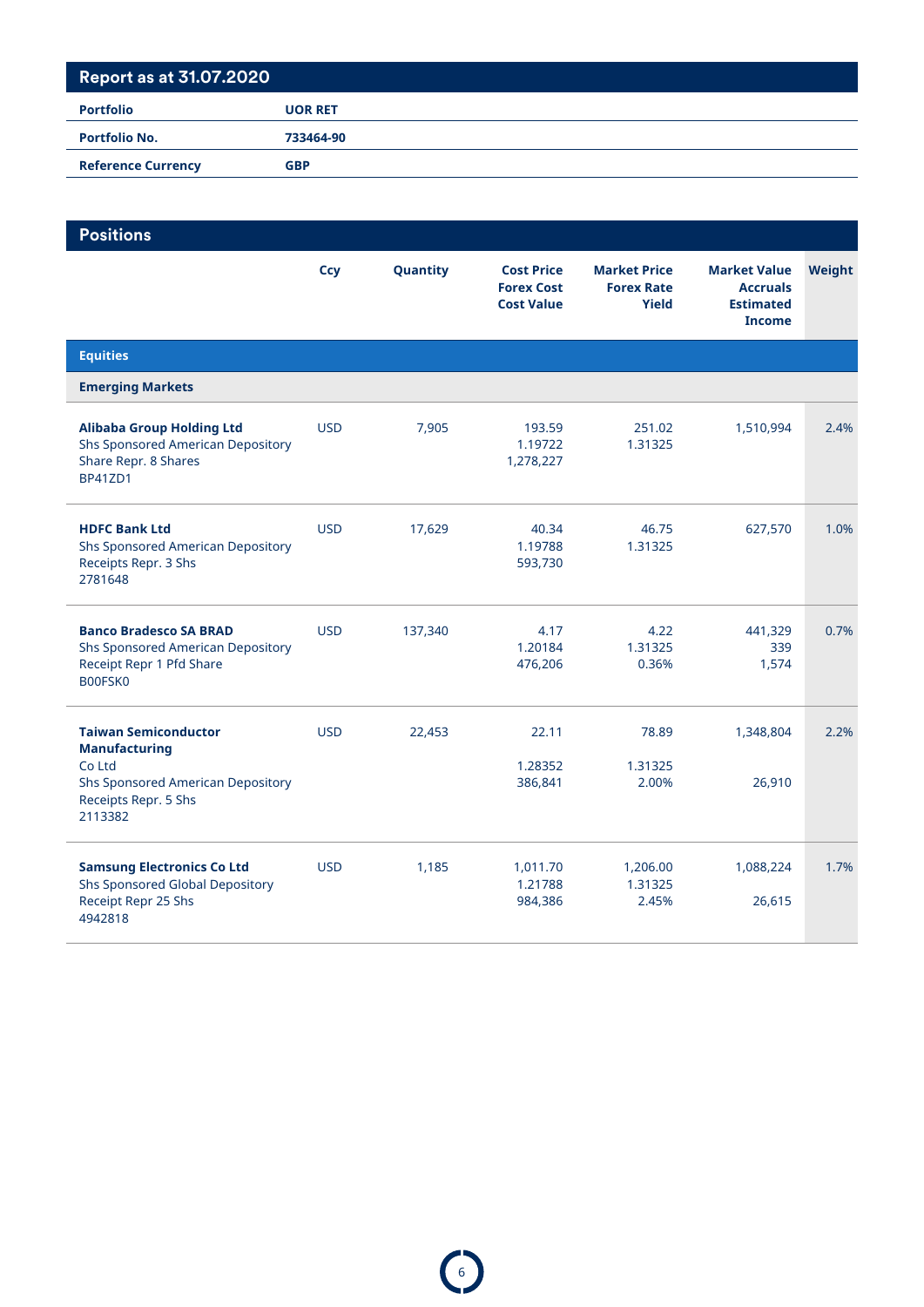#### **Report as at 31.07.2020 Portfolio UOR RET**

| <b>Portfolio No.</b>      | 733464-90  |  |
|---------------------------|------------|--|
| <b>Reference Currency</b> | <b>GBP</b> |  |

| <b>Positions</b>                                     |            |          |                                                             |                                                          |                                                                             |        |
|------------------------------------------------------|------------|----------|-------------------------------------------------------------|----------------------------------------------------------|-----------------------------------------------------------------------------|--------|
|                                                      | <b>Ccy</b> | Quantity | <b>Cost Price</b><br><b>Forex Cost</b><br><b>Cost Value</b> | <b>Market Price</b><br><b>Forex Rate</b><br><b>Yield</b> | <b>Market Value</b><br><b>Accruals</b><br><b>Estimated</b><br><b>Income</b> | Weight |
| <b>Equities</b>                                      |            |          |                                                             |                                                          |                                                                             |        |
| <b>Emerging Markets</b>                              |            |          |                                                             |                                                          |                                                                             |        |
| <b>Tencent Holdings Ltd</b><br><b>Shs</b><br>BMMV2K8 | <b>HKD</b> | 27,500   | 398.27<br>9.51235<br>1,151,386                              | 534.00<br>10.17763<br>0.23%                              | 1,442,871<br>3,242                                                          | 2.3%   |
| <b>Total Emerging Markets</b>                        |            |          | 6,768,551                                                   | 0.70%                                                    | 8,381,298<br>339<br>58,342                                                  | 13.4%  |
| <b>Total Equities</b>                                |            |          | 37,632,557                                                  | 1.59%                                                    | 43,965,081<br>339<br>700,430                                                | 70.5%  |

| <b>Bonds</b>                                                                      |            |           |           |        |                    |      |
|-----------------------------------------------------------------------------------|------------|-----------|-----------|--------|--------------------|------|
| <b>United Kingdom</b>                                                             |            |           |           |        |                    |      |
| 1.25% United Kingdom of<br><b>Great Britain and Northern Ireland</b>              | <b>GBP</b> | 1,045,000 | 111.85    | 113.14 | 1,182,313<br>3,569 | 1.9% |
| 2020-22.10.41 Treasury Stock<br><b>BJQWYH7</b>                                    |            |           | 1,168,822 | 1.10%  | 13,027             |      |
| <b>1.125% Cadent Finance PLC</b><br>2016-22.9.21 Euro Medium-Term<br><b>Notes</b> | <b>GBP</b> | 150,000   | 99.32     | 100.50 | 150,743<br>1,443   | 0.2% |
| <b>BD87Z53</b>                                                                    |            |           | 148,982   | 1.12%  | 1,688              |      |
| 2.875% AA Bond Co Limited                                                         | <b>GBP</b> | 100,000   | 99.89     | 98.69  | 98,685             | 0.2% |
| 2016-31.01.22 Class A5 Reg-S<br>Extendible Until 2043<br>BD8NPM8                  |            |           | 99,893    | 2.91%  | 2,875              |      |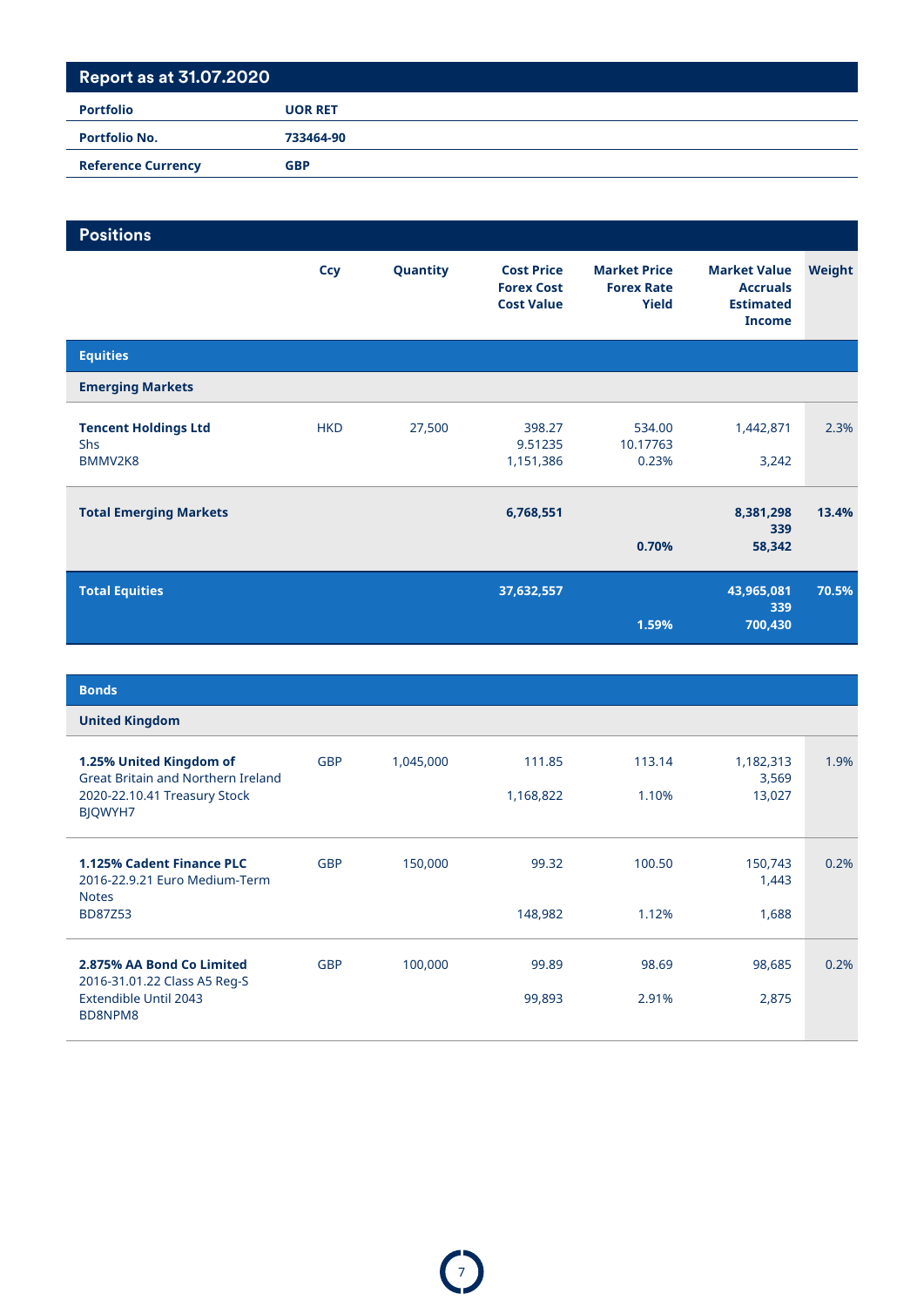| <b>Portfolio</b>          | <b>UOR RET</b> |
|---------------------------|----------------|
| <b>Portfolio No.</b>      | 733464-90      |
| <b>Reference Currency</b> | <b>GBP</b>     |
|                           |                |

| <b>Positions</b>                                                 |            |          |                                                             |                                                   |                                                                             |        |
|------------------------------------------------------------------|------------|----------|-------------------------------------------------------------|---------------------------------------------------|-----------------------------------------------------------------------------|--------|
|                                                                  | <b>Ccy</b> | Quantity | <b>Cost Price</b><br><b>Forex Cost</b><br><b>Cost Value</b> | <b>Market Price</b><br><b>Forex Rate</b><br>Yield | <b>Market Value</b><br><b>Accruals</b><br><b>Estimated</b><br><b>Income</b> | Weight |
| <b>Bonds</b>                                                     |            |          |                                                             |                                                   |                                                                             |        |
| <b>United Kingdom</b>                                            |            |          |                                                             |                                                   |                                                                             |        |
| 4.5% Retail Charity Bonds Plc<br>2018-20.06.26 Secured Reg-S     | <b>GBP</b> | 85,000   | 100.00                                                      | 99.08                                             | 84,214<br>430                                                               | 0.1%   |
| Legal Maturity 20.06.28<br><b>BF3T150</b>                        |            |          | 85,000                                                      | 4.54%                                             | 3,825                                                                       |        |
| 2.5% NIE Finance PLC<br>2018-27.10.25                            | <b>GBP</b> | 200,000  | 99.87                                                       | 108.14                                            | 216,270<br>3,798                                                            | 0.4%   |
| <b>BG49C53</b>                                                   |            |          | 199,730                                                     | 2.31%                                             | 5,000                                                                       |        |
| 4.87% RAC Bond Co PLC                                            | <b>GBP</b> | 150,000  | 105.25                                                      | 100.06                                            | 150,090<br>1,721                                                            | 0.2%   |
| 2016-06.05.26 Secd Class A-2 Reg-S<br>BYZ89R6                    |            |          | 157,880                                                     | 4.87%                                             | 7,305                                                                       |        |
| <b>4.5% LCR Finance PLC</b><br>1999-07.12.28 Reg-S Senior        | <b>GBP</b> | 150,000  | 119.92                                                      | 133.26                                            | 199,883<br>999                                                              | 0.3%   |
| 0539968                                                          |            |          | 179,882                                                     | 3.38%                                             | 6,750                                                                       |        |
| 6.015% Dwr Cymru (Fin) UK Plc<br>2001-31.03.28 Notes Class A1    | <b>GBP</b> | 200,000  | 136.77                                                      | 137.26                                            | 274,520<br>4,021                                                            | 0.4%   |
| 7115264                                                          |            |          | 273,539                                                     | 4.38%                                             | 12,030                                                                      |        |
| <b>7% Bank of America Corp</b><br>2008-31.07.28 Euro Medium-Term | <b>GBP</b> | 100,000  | 140.87                                                      | 143.66                                            | 143,655                                                                     | 0.2%   |
| <b>Note</b><br>Series 196 Senior Reg-S<br>B3BXWM4                |            |          | 140,874                                                     | 4.87%                                             | 7,000                                                                       |        |
| 5.5% Comcast Corp<br>2010-23.11.29 Senior                        | GBP        | 150,000  | 113.85                                                      | 139.45                                            | 209,175<br>5,658                                                            | 0.3%   |
| <b>B44MD88</b>                                                   |            |          | 170,775                                                     | 3.94%                                             | 8,250                                                                       |        |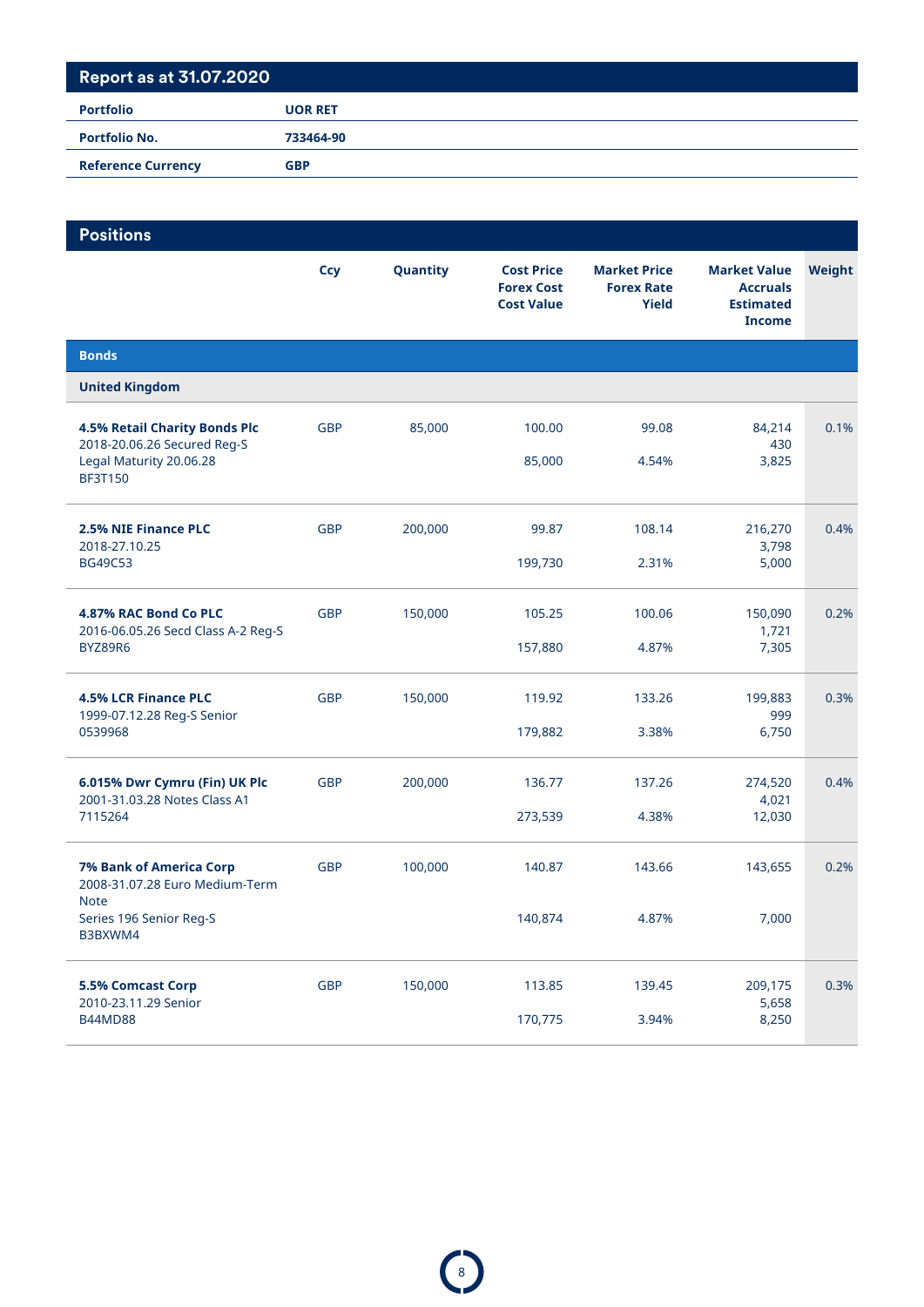| <b>Portfolio</b>          | <b>UOR RET</b> |
|---------------------------|----------------|
| <b>Portfolio No.</b>      | 733464-90      |
| <b>Reference Currency</b> | <b>GBP</b>     |
|                           |                |

| <b>Positions</b>                                                                                                           |            |          |                                                             |                                                          |                                                                             |        |
|----------------------------------------------------------------------------------------------------------------------------|------------|----------|-------------------------------------------------------------|----------------------------------------------------------|-----------------------------------------------------------------------------|--------|
|                                                                                                                            | <b>Ccy</b> | Quantity | <b>Cost Price</b><br><b>Forex Cost</b><br><b>Cost Value</b> | <b>Market Price</b><br><b>Forex Rate</b><br><b>Yield</b> | <b>Market Value</b><br><b>Accruals</b><br><b>Estimated</b><br><b>Income</b> | Weight |
| <b>Bonds</b>                                                                                                               |            |          |                                                             |                                                          |                                                                             |        |
| <b>United Kingdom</b>                                                                                                      |            |          |                                                             |                                                          |                                                                             |        |
| 5% Wales & West Utilities<br><b>Finance PLC</b><br>2011-07.03.28 Class A4 Series<br>2011-1 Secured Senior Reg-S<br>B5BDN69 | <b>GBP</b> | 120,000  | 121.68<br>146,015                                           | 128.97<br>3.88%                                          | 154,764<br>2,400<br>6,000                                                   | 0.3%   |
|                                                                                                                            |            |          |                                                             |                                                          |                                                                             |        |
| 3.9% Retail Charity Bonds PLC<br>2017-23.11.27 Secured Reg S                                                               | <b>GBP</b> | 100,000  | 100.00                                                      | 105.08                                                   | 105,075<br>737                                                              | 0.2%   |
| BF2DQ81                                                                                                                    |            |          | 100,000                                                     | 3.71%                                                    | 3,900                                                                       |        |
| <b>Var% HSBC Holdings Plc</b><br>2017-13.11.26 Fixed-Variable Rate                                                         | <b>GBP</b> | 200,000  | 96.77                                                       | 102.74                                                   | 205,480<br>3,218                                                            | 0.3%   |
| BF3FPL2                                                                                                                    |            |          | 193,546                                                     | 2.20%                                                    | 4,512                                                                       |        |
| 3.921% Unite (USAF) II PLC<br>2013-30.06.30 Secured Reg-S                                                                  | <b>GBP</b> | 150,000  | 102.24                                                      | 109.39                                                   | 164,078<br>500                                                              | 0.3%   |
| Mortgage Backed Notes<br>BGCZH81                                                                                           |            |          | 153,355                                                     | 3.59%                                                    | 5,882                                                                       |        |
| 5.25% BPCE S.A.                                                                                                            | <b>GBP</b> | 100,000  | 100.53                                                      | 125.99                                                   | 125,990                                                                     | 0.2%   |
| 2014-16.04.29<br><b>BLMQCQ2</b>                                                                                            |            |          | 100,530                                                     | 4.17%                                                    | 1,525<br>5,250                                                              |        |
| 4.25% Investec Bank PLC<br>2018-24.07.28 Fixed-Variable Rate                                                               | <b>GBP</b> | 100,000  | 98.97                                                       | 98.36                                                    | 98,360<br>82                                                                | 0.2%   |
| <b>Bonds</b><br>BYVQZQ5                                                                                                    |            |          | 98,969                                                      | 4.32%                                                    | 4,250                                                                       |        |
| 5.25% Glaxosmithkline Capital PLC<br>2001-19.12.33 Euro Medium-Term                                                        | <b>GBP</b> | 100,000  | 139.48                                                      | 150.68                                                   | 150,680<br>602                                                              | 0.2%   |
| <b>Note</b><br>Reg-S Senior Series 1<br>3115912                                                                            |            |          | 139,483                                                     | 3.48%                                                    | 5,250                                                                       |        |

 $\bigodot$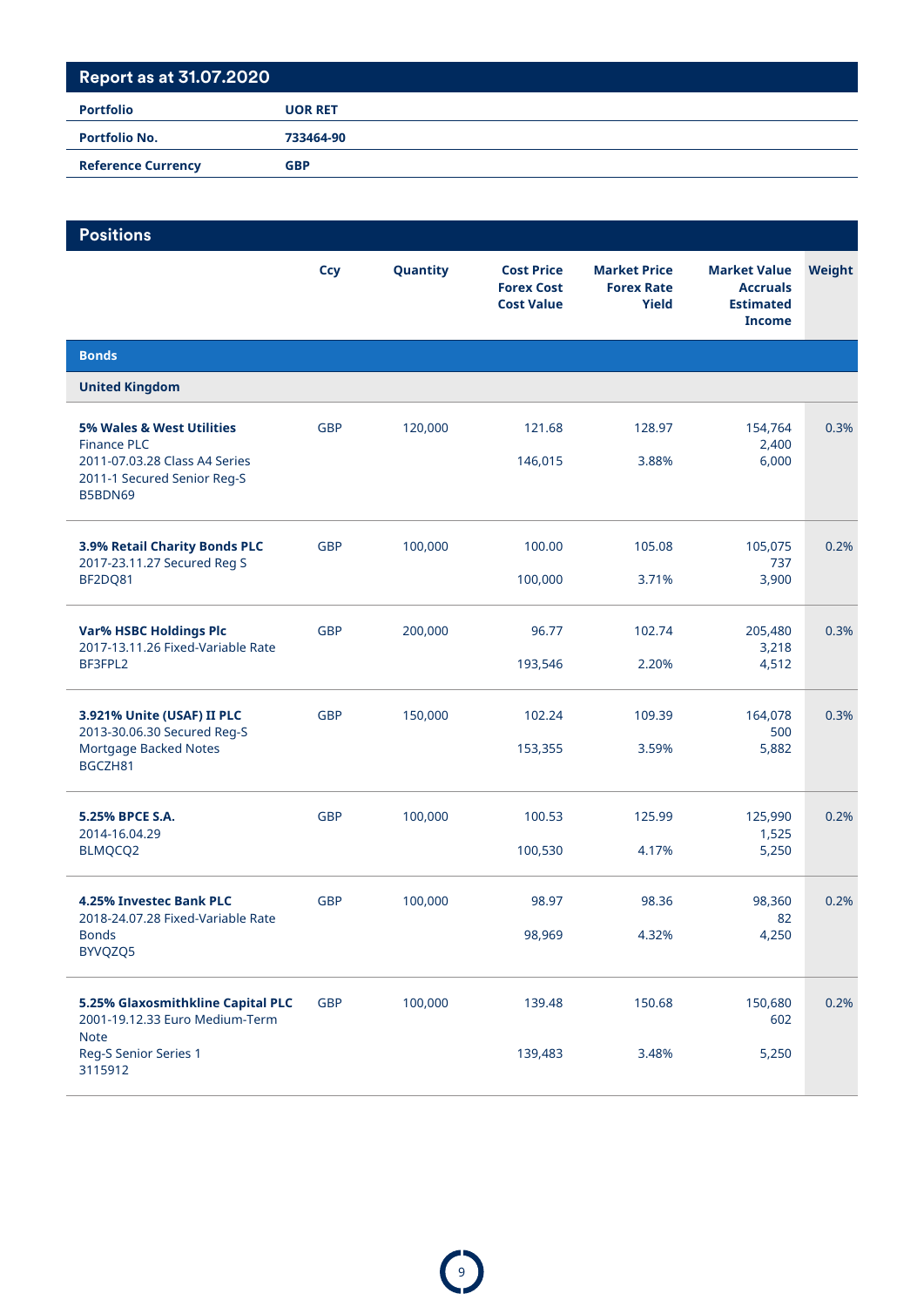| <b>Portfolio</b>          | <b>UOR RET</b> |
|---------------------------|----------------|
| <b>Portfolio No.</b>      | 733464-90      |
| <b>Reference Currency</b> | <b>GBP</b>     |

| <b>Positions</b>                                                |            |          |                                                             |                                                          |                                                                             |        |
|-----------------------------------------------------------------|------------|----------|-------------------------------------------------------------|----------------------------------------------------------|-----------------------------------------------------------------------------|--------|
|                                                                 | <b>Ccy</b> | Quantity | <b>Cost Price</b><br><b>Forex Cost</b><br><b>Cost Value</b> | <b>Market Price</b><br><b>Forex Rate</b><br><b>Yield</b> | <b>Market Value</b><br><b>Accruals</b><br><b>Estimated</b><br><b>Income</b> | Weight |
| <b>Bonds</b>                                                    |            |          |                                                             |                                                          |                                                                             |        |
| <b>United Kingdom</b>                                           |            |          |                                                             |                                                          |                                                                             |        |
| 4.75% HSBC Bank PLC<br>2006-24.03.46 Series 2112 Subord.        | <b>GBP</b> | 100,000  | 119.14                                                      | 119.02                                                   | 119,020<br>1,679                                                            | 0.2%   |
| B1177W7                                                         |            |          | 119,143                                                     | 3.99%                                                    | 4,750                                                                       |        |
| 4.375% High Speed Rail<br>Finance (1) PLC                       | <b>GBP</b> | 200,000  | 98.47                                                       | 136.43                                                   | 272,850<br>2,205                                                            | 0.4%   |
| 2013-01.11.38 Series 1 Secd Reg-S<br><b>B990GY9</b>             |            |          | 196,930                                                     | 3.21%                                                    | 8,752                                                                       |        |
| <b>3.375% Verizon Communications Inc</b> GBP<br>2017-27.10.36   |            | 200,000  | 99.08                                                       | 126.82                                                   | 253,640<br>5,127                                                            | 0.4%   |
| <b>BF329N3</b>                                                  |            |          | 198,164                                                     | 2.66%                                                    | 6,750                                                                       |        |
| 5.125% Standard Chartered PLC<br>2014-06.06.34 Series 119 Reg-S | <b>GBP</b> | 100,000  | 116.41                                                      | 116.29                                                   | 116,285<br>772                                                              | 0.2%   |
| <b>BN79174</b>                                                  |            |          | 116,410                                                     | 4.41%                                                    | 5,125                                                                       |        |
| 4.6956% Dignity Finance PLC<br>2014-31.12.49 Class B            | <b>GBP</b> | 103,000  | 90.78                                                       | 77.90                                                    | 80,237<br>411                                                               | 0.1%   |
| BRJFSB1                                                         |            |          | 93,500                                                      | 6.04%                                                    | 4,850                                                                       |        |
| <b>Var% Aviva PLC</b><br>2015-4.6.50 Fixed to Floating Rate     | <b>GBP</b> | 150,000  | 99.12                                                       | 116.00                                                   | 173,993<br>1,201                                                            | 0.3%   |
| Notes Variable Rate Reg-S Series 10<br>Subord.<br>BYR8BC3       |            |          | 148,677                                                     | 4.42%                                                    | 7,688                                                                       |        |
| <b>Total United Kingdom</b>                                     |            |          | 4,430,097                                                   | 2.98%                                                    | 4,729,998<br>42,096<br>140,707                                              | 7.7%   |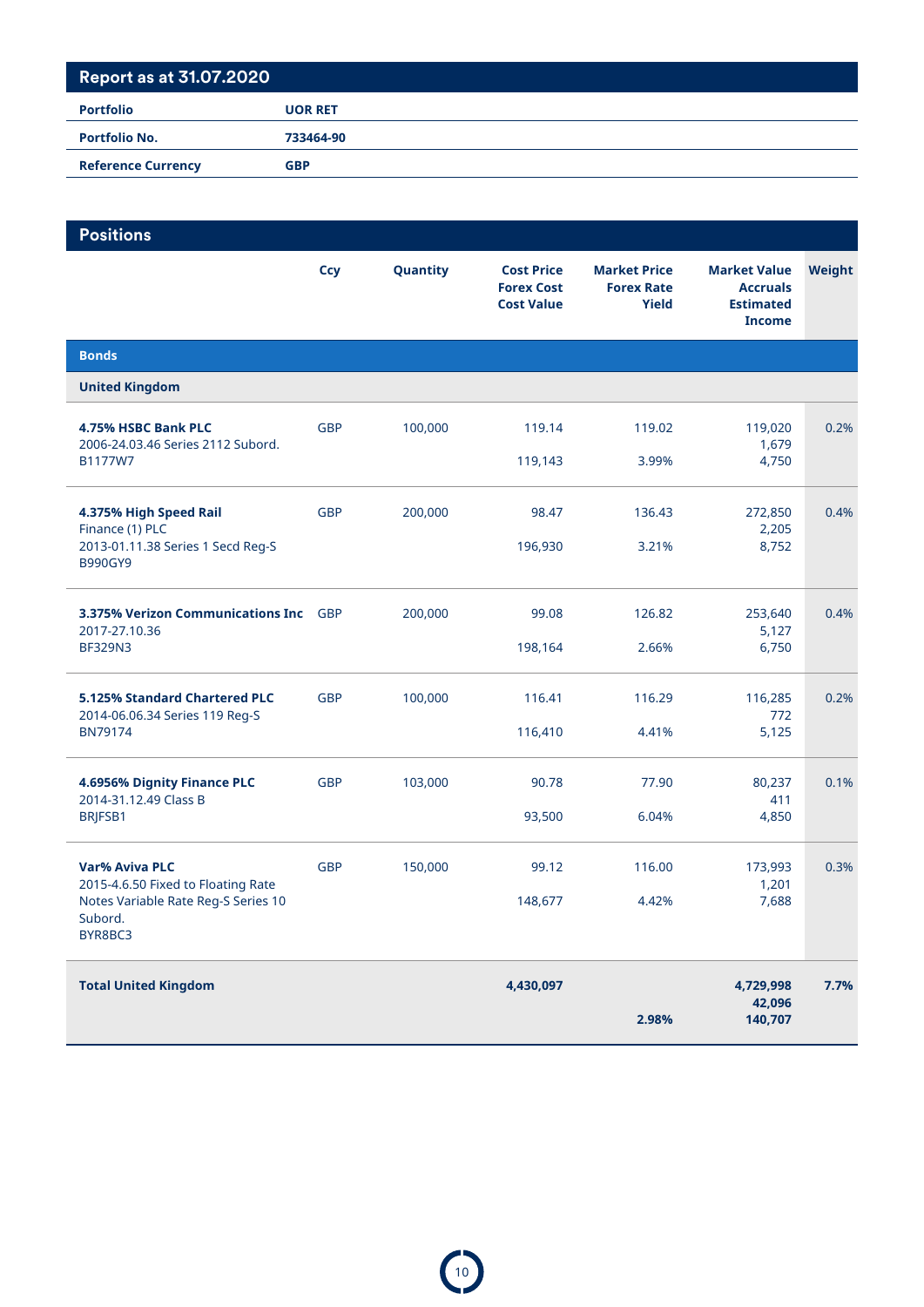| <b>Portfolio</b>          | <b>UOR RET</b> |
|---------------------------|----------------|
| <b>Portfolio No.</b>      | 733464-90      |
| <b>Reference Currency</b> | <b>GBP</b>     |

| <b>Positions</b>                                                                                    |            |          |                                                             |                                                   |                                                                             |        |
|-----------------------------------------------------------------------------------------------------|------------|----------|-------------------------------------------------------------|---------------------------------------------------|-----------------------------------------------------------------------------|--------|
|                                                                                                     | <b>Ccy</b> | Quantity | <b>Cost Price</b><br><b>Forex Cost</b><br><b>Cost Value</b> | <b>Market Price</b><br><b>Forex Rate</b><br>Yield | <b>Market Value</b><br><b>Accruals</b><br><b>Estimated</b><br><b>Income</b> | Weight |
| <b>Bonds</b>                                                                                        |            |          |                                                             |                                                   |                                                                             |        |
| <b>North America</b>                                                                                |            |          |                                                             |                                                   |                                                                             |        |
| <b>MU Lyxor Core US TIPS (DR)UCITS</b><br><b>ETF</b><br>Shs-Monthly Hedged D-GBP                    | <b>GBP</b> | 7,450    | 107.53                                                      | 110.76                                            | 825,162                                                                     | 1.3%   |
| <b>Distribution</b><br>Multi Units Luxembourg SICAV<br><b>BDFFKC2</b>                               |            |          | 801,126                                                     | 0.51%                                             | 4,172                                                                       |        |
| iShares USD Treasury Bond 20+yr                                                                     | <b>GBP</b> | 158,249  | 5.76                                                        | 6.07                                              | 960,413                                                                     | 1.5%   |
| <b>UCITS ETF</b><br>Shs GBP Hedged Distribution<br>iShares IV PLC<br><b>BKTPDL7</b>                 |            |          | 911,847                                                     | 0.97%                                             | 9,353                                                                       |        |
| <b>Total North America</b>                                                                          |            |          | 1,712,973                                                   |                                                   | 1,785,575                                                                   | 2.9%   |
|                                                                                                     |            |          |                                                             | 0.76%                                             | 13,525                                                                      |        |
|                                                                                                     |            |          |                                                             |                                                   |                                                                             |        |
| Global                                                                                              |            |          |                                                             |                                                   |                                                                             |        |
| <b>Lombard Odier Global Climate Bond</b>                                                            | <b>GBP</b> | 87,250   | 10.38                                                       | 10.56                                             | 921,770                                                                     | 1.5%   |
| Shs -N GBP Systematic<br>Multi-Currency Hedged-Distribution<br>Lombard Odier Funds SICAV<br>BYZNFZ1 |            |          | 906,039                                                     | 1.70%                                             | 15,705                                                                      |        |
|                                                                                                     |            |          |                                                             |                                                   |                                                                             |        |

| <b>Total Bonds</b> | 7,049,109 | 7,437,343 | 12.0% |
|--------------------|-----------|-----------|-------|
|                    |           | 42.096    |       |
|                    | 2.29%     | 169.937   |       |
|                    |           |           |       |

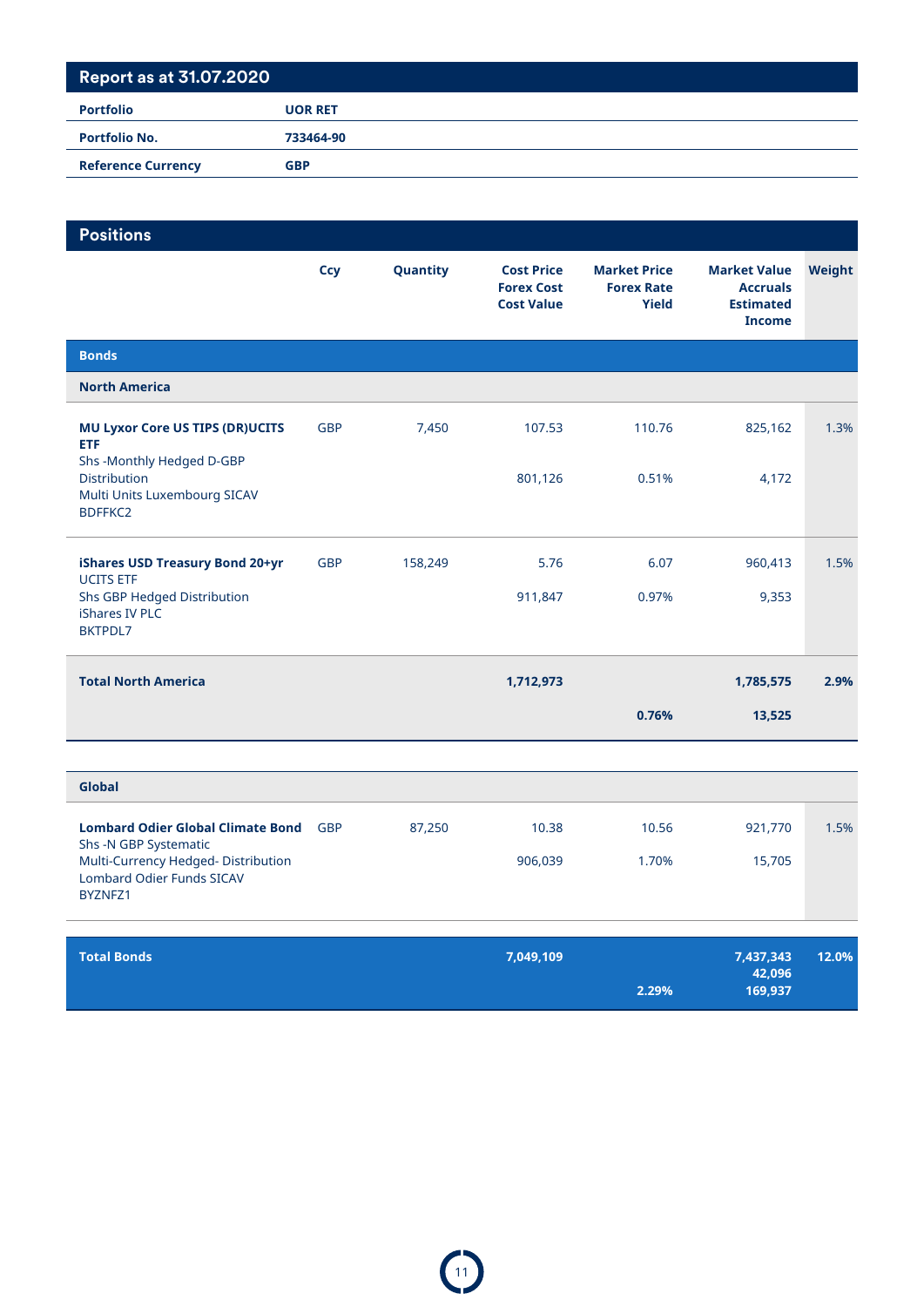# **Report as at 31.07.2020 Portfolio UOR RET Portfolio No. 733464-90 Reference Currency GBP**

| <b>Positions</b>                                                 |            |          |                                                             |                                                          |                                                                             |        |
|------------------------------------------------------------------|------------|----------|-------------------------------------------------------------|----------------------------------------------------------|-----------------------------------------------------------------------------|--------|
|                                                                  | <b>Ccy</b> | Quantity | <b>Cost Price</b><br><b>Forex Cost</b><br><b>Cost Value</b> | <b>Market Price</b><br><b>Forex Rate</b><br><b>Yield</b> | <b>Market Value</b><br><b>Accruals</b><br><b>Estimated</b><br><b>Income</b> | Weight |
| <b>Alternatives</b>                                              |            |          |                                                             |                                                          |                                                                             |        |
| <b>Property</b>                                                  |            |          |                                                             |                                                          |                                                                             |        |
| <b>Assura Plc</b>                                                | <b>GBP</b> | 610,000  | 0.80                                                        | 0.79                                                     | 481,900                                                                     | 0.8%   |
| Shs<br>BVGBWW9                                                   |            |          | 489,033                                                     | 3.53%                                                    | 17,013                                                                      |        |
|                                                                  |            |          |                                                             |                                                          |                                                                             |        |
| <b>Commodities</b>                                               |            |          |                                                             |                                                          |                                                                             |        |
| iShares Physical Metals PLC<br>2011-Without Fixed Maturity Regd. | <b>GBP</b> | 39,100   | 26.15                                                       | 29.41                                                    | 1,150,119                                                                   | 1.8%   |
| ETC on Gold Commodity Reg-S Sec.<br>B4R1D93                      |            |          | 1,022,359                                                   |                                                          |                                                                             |        |
|                                                                  |            |          |                                                             |                                                          |                                                                             |        |
| <b>Other</b>                                                     |            |          |                                                             |                                                          |                                                                             |        |
| <b>International Public Partnerships</b>                         | <b>GBP</b> | 160,460  | 1.54                                                        | 1.63                                                     | 261,871                                                                     | 0.4%   |
| <b>Shs</b><br><b>B188SR5</b>                                     |            |          | 246,591                                                     | 4.40%                                                    | 11,521                                                                      |        |
| <b>BBGI SICAV S.A.</b>                                           | <b>GBP</b> | 350,000  | 1.46                                                        | 1.68                                                     | 588,000                                                                     | 0.9%   |
| Shs-Ordinary-<br>B6QWXM4                                         |            |          | 510,380                                                     | 4.17%                                                    | 24,500                                                                      |        |
| <b>Greencoat UK Wind PLC</b>                                     | <b>GBP</b> | 394,970  | 1.30                                                        | 1.46                                                     | 578,236                                                                     | 0.9%   |
| <b>Registered Shs</b><br>B8SC6K5                                 |            |          | 514,906                                                     | 4.77%                                                    | 27,569                                                                      |        |
| <b>Foresight Solar Fund Limited</b><br>Shs GBP                   | <b>GBP</b> | 245,000  | 1.08                                                        | 1.08                                                     | 263,375                                                                     | 0.4%   |
| BD3QJR5                                                          |            |          | 263,508                                                     | 6.43%                                                    | 16,930                                                                      |        |

12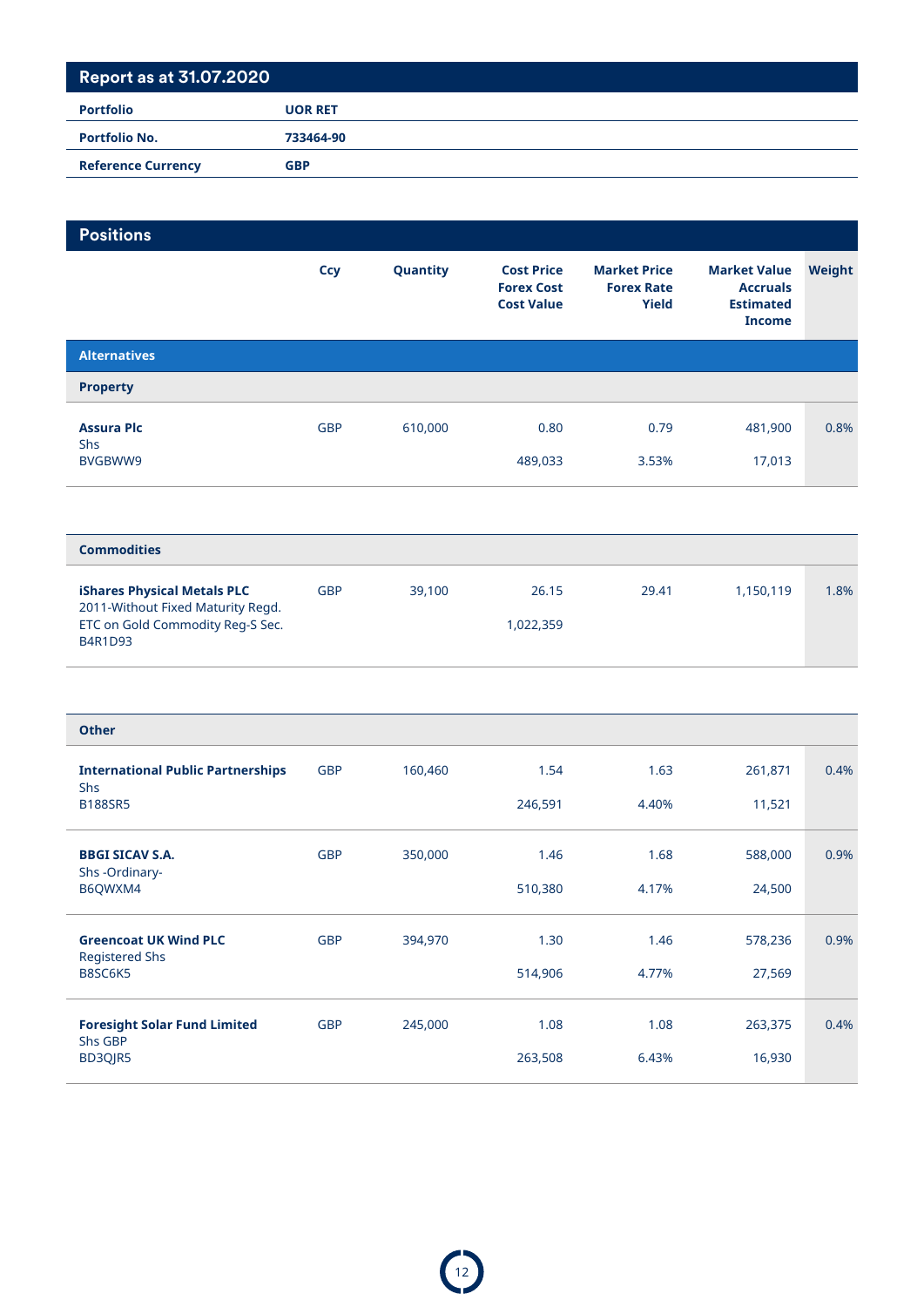| <b>Portfolio No.</b>      | 733464-90  |
|---------------------------|------------|
| <b>Reference Currency</b> | <b>GBP</b> |

| <b>Positions</b>                                             |            |          |                                                             |                                                          |                                                                             |        |
|--------------------------------------------------------------|------------|----------|-------------------------------------------------------------|----------------------------------------------------------|-----------------------------------------------------------------------------|--------|
|                                                              | <b>Ccy</b> | Quantity | <b>Cost Price</b><br><b>Forex Cost</b><br><b>Cost Value</b> | <b>Market Price</b><br><b>Forex Rate</b><br><b>Yield</b> | <b>Market Value</b><br><b>Accruals</b><br><b>Estimated</b><br><b>Income</b> | Weight |
| <b>Alternatives</b>                                          |            |          |                                                             |                                                          |                                                                             |        |
| <b>Other</b>                                                 |            |          |                                                             |                                                          |                                                                             |        |
| <b>3I Infrastructure PLC</b><br>Shs GBP                      | <b>GBP</b> | 210,000  | 2.42                                                        | 2.90                                                     | 609,000                                                                     | 1.0%   |
| BF5FX16                                                      |            |          | 509,185                                                     | 3.17%                                                    | 19,320                                                                      |        |
| <b>Hipgnosis Songs Fund Limited</b><br>Shs Ordinary GBP      | <b>GBP</b> | 462,000  | 1.04                                                        | 1.17                                                     | 540,540                                                                     | 0.9%   |
| BFYT9H7                                                      |            |          | 482,503                                                     | 4.27%                                                    | 23,100                                                                      |        |
| <b>HICL Infrastructure Plc</b><br><b>Registered Shs</b>      | <b>GBP</b> | 155,470  | 1.61                                                        | 1.68                                                     | 260,879                                                                     | 0.4%   |
| BJLP1Y7                                                      |            |          | 250,433                                                     | 4.92%                                                    | 12,826                                                                      |        |
| <b>Octopus Renewables Infrastructure</b><br><b>Trust Plc</b> | <b>GBP</b> | 450,060  | 1.03                                                        | 1.15                                                     | 517,569                                                                     | 0.8%   |
| <b>Ordinary Shs GBP</b><br><b>BJM0293</b>                    |            |          | 464,552                                                     |                                                          |                                                                             |        |
| <b>Hipgnosis Songs Fund Limited</b><br>Shs - C- GBP          | <b>GBP</b> | 476,000  | 1.00                                                        | 1.01                                                     | 480,760                                                                     | 0.8%   |
| BLPHZK7                                                      |            |          | 476,000                                                     |                                                          |                                                                             |        |
| <b>Total Other</b>                                           |            |          | 3,718,058                                                   |                                                          | 4,100,229                                                                   | 6.6%   |
|                                                              |            |          |                                                             | 3.31%                                                    | 135,766                                                                     |        |
| <b>Total Alternatives</b>                                    |            |          | 5,229,451                                                   | 2.67%                                                    | 5,732,248<br>152,779                                                        | 9.2%   |